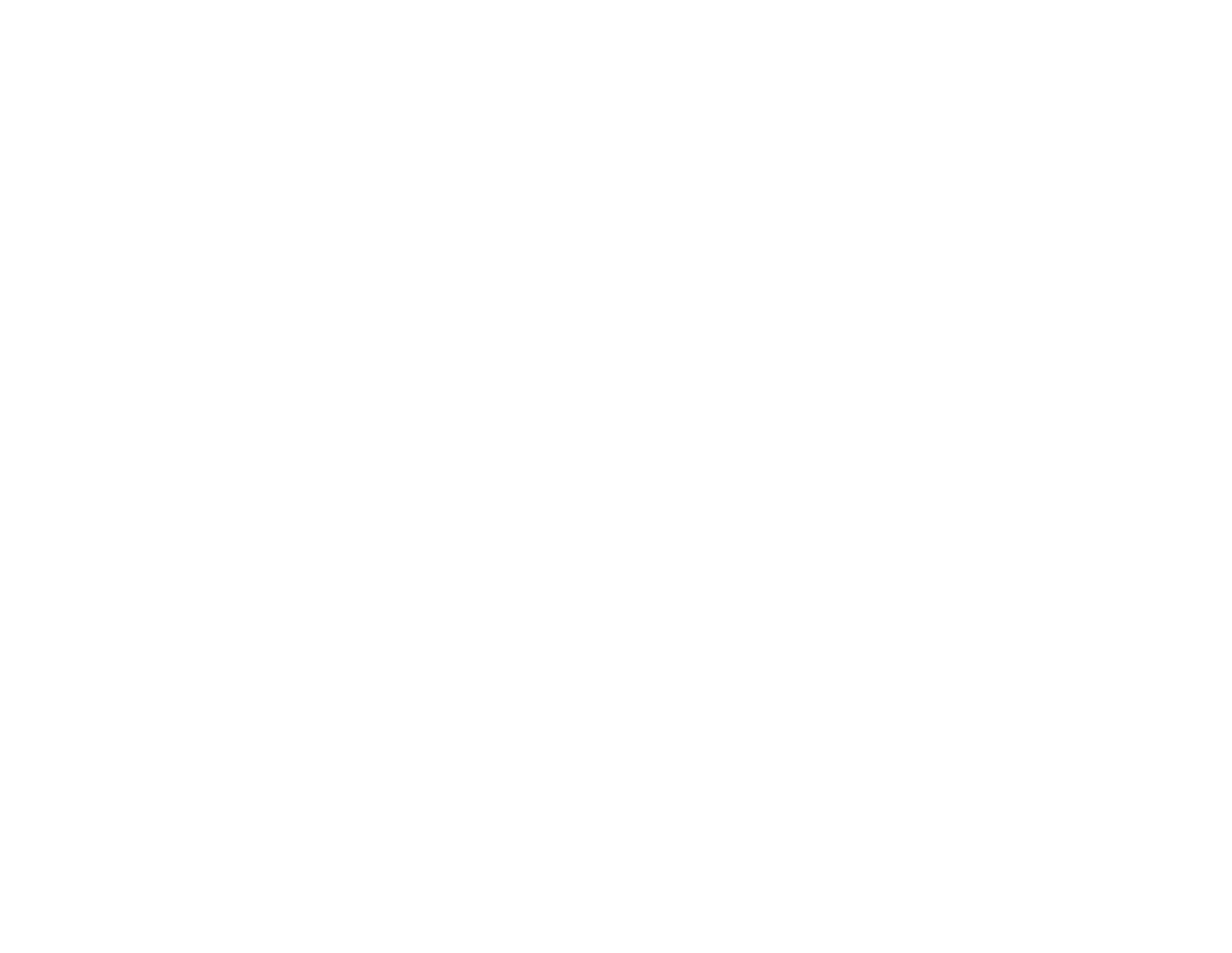Elementary Food & Nutrition Services<br>WEEK: 2 SPRING 2021-2022 Elementary Recommended Mer

FORSYTH COUNTY SCHOOLS

Elementary Recommended Menu for specific school menu go to: www.mealviewer.com

| To be served: March 7-11, March 28-April 1, April 25-29, May 16-20                                                                                                                                                                         |                                                                                                |                                                                               |                                                                               |                                                                               |  |  |  |
|--------------------------------------------------------------------------------------------------------------------------------------------------------------------------------------------------------------------------------------------|------------------------------------------------------------------------------------------------|-------------------------------------------------------------------------------|-------------------------------------------------------------------------------|-------------------------------------------------------------------------------|--|--|--|
| <b>MONDAY</b>                                                                                                                                                                                                                              | <b>TUESDAY</b>                                                                                 | <b>WEDNESDAY</b>                                                              | <b>THURSDAY</b>                                                               | <b>FRIDAY</b>                                                                 |  |  |  |
| A+ Breakfast choices<br>Chicken Mini Croissant<br>Yoplait Yogurt cup w/<br>Muffin Tops                                                                                                                                                     | Chicken Biscuit<br>WG Mini Pancakes OR<br>WG Mini Waffles                                      | Chicken Biscuit<br>Fresh-baked WG Cinn Roll                                   | Chicken Croissant<br>WG Honey Bun                                             | Chicken Biscuit<br><b>WG French Toast Sticks</b>                              |  |  |  |
| WG Cereal choice w/ grahams<br>100% Juice and fruit srv<br>Lowfat Milk Choice                                                                                                                                                              | WG Cereal choice w/ grahams<br>100% Juice and fruit srv<br>Lowfat Milk Choice                  | WG Cereal choice w/ grahams<br>100% Juice and fruit srv<br>Lowfat Milk Choice | WG Cereal choice w/ grahams<br>100% Juice and fruit srv<br>Lowfat Milk Choice | WG Cereal choice w/ grahams<br>100% Juice and fruit srv<br>Lowfat Milk Choice |  |  |  |
| Tyson Popcorn Chicken<br>w/ Mini Roll                                                                                                                                                                                                      | Spaghetti w/Meatsauce<br><b>OR</b><br>Cheese Stuffed Bosco Sticks***<br>w/ Fresh-made Marinara | Nachos w/<br>Cheese*** & Meat                                                 | Hot Dog                                                                       | WG Wedge Pizza ***<br>(cheese OR T.pepperoni**)                               |  |  |  |
| Vegetarian option***<br>Vegetarian entree offered daily - check school for choices<br><b>Sandwich Entrée</b><br>Smuckers PBJ **<br>Turkey & Cheese<br>WG Sub OR Rollup<br>Salad Meal w/ Crackers (vegetarian salad available upon request) | Smuckers PBJ **<br>Buffalo Chicken Wrap                                                        | Smuckers PBJ **                                                               | Smuckers PBJ **<br>Yogurt/Muffin Munchable***                                 | Smuckers PBJ **                                                               |  |  |  |
| Chef Salad                                                                                                                                                                                                                                 | California Salad w/Chicken                                                                     | Taco Salad                                                                    |                                                                               |                                                                               |  |  |  |
|                                                                                                                                                                                                                                            |                                                                                                |                                                                               |                                                                               |                                                                               |  |  |  |
| WITH CHOICE OF 3                                                                                                                                                                                                                           | WITH CHOICE OF 3                                                                               | WITH CHOICE OF 3                                                              | WITH CHOICE OF 3                                                              | WITH CHOICE OF 3                                                              |  |  |  |
| <b>Mashed Potatoes</b>                                                                                                                                                                                                                     | Caesar Salad                                                                                   | Golden Corn                                                                   | Crispy Tator Tots                                                             | <b>Tossed Green Salad</b>                                                     |  |  |  |
| <b>Seasoned Green Beans</b>                                                                                                                                                                                                                | Mini Carrots in a bag                                                                          | <b>Seasoned Pintos</b>                                                        | Cowboy Ranch Beans                                                            | <b>Shoestring Sweet Potatoes Fries</b>                                        |  |  |  |
| Seasonal Fresh Fruit                                                                                                                                                                                                                       | <b>Sliced Peaches</b>                                                                          | <b>Sweet Sliced Peaches</b>                                                   | Frozen Fruit Cups                                                             | Flavored Applesauce cup                                                       |  |  |  |
| Pineapple Tidbits                                                                                                                                                                                                                          | Banana                                                                                         | Seasonal Fresh Fruit                                                          | Seasonal Fresh Fruit                                                          | Seasonal Fresh Fruit                                                          |  |  |  |
| 4 oz 100% juice*                                                                                                                                                                                                                           | 4 oz 100% juice*                                                                               | 4 oz $100\%$ juice*                                                           | 4 oz 100% juice*                                                              | 4 oz 100% juice*                                                              |  |  |  |
| <b>AND</b>                                                                                                                                                                                                                                 | <b>AND</b>                                                                                     | <b>AND</b>                                                                    | <b>AND</b>                                                                    | <b>AND</b>                                                                    |  |  |  |
| Lowfat Milk Choice                                                                                                                                                                                                                         | Lowfat Milk Choice                                                                             | Low fat Milk Choice                                                           | Lowfat Milk Choice                                                            | Lowfat Milk Choice                                                            |  |  |  |
| Note: Availability of food, early release days and special school situations may require changes in menus without notice.<br>*only 1 fruit juice carton per meal                                                                           |                                                                                                |                                                                               |                                                                               |                                                                               |  |  |  |
| This institution is an equal opportunity provider.<br>**turkey                                                                                                                                                                             |                                                                                                |                                                                               |                                                                               |                                                                               |  |  |  |
| Dark Green vegetable serving                                                                                                                                                                                                               | Red/Orange vegetable serving                                                                   | Legume vegetable serving                                                      | Grains are Whole grain-rich                                                   | ***vegetarian option                                                          |  |  |  |